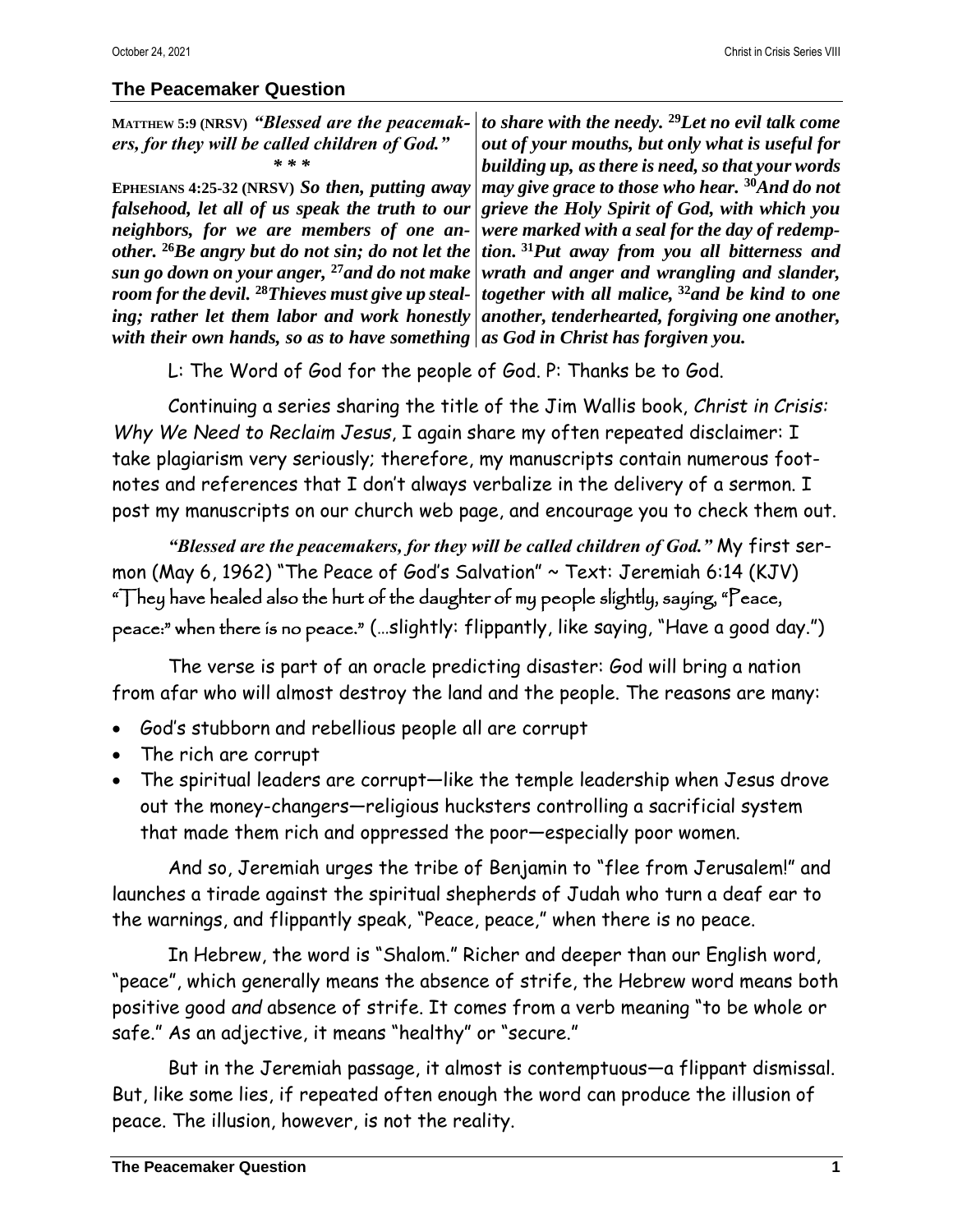So, what does Jesus mean by, "Blessed are the peacemakers"? Of all the virtues Jesus names in the Beatitudes, why are the peacemakers the ones specifically called "children of God"?

Whatever it means, if we aspire to be peacemakers, our most severe test will be how we treat our enemies. $^{\rm 1}$  As the Sermon on the Mount continues, Jesus says, *"You have heard that it was said, 'You shall love your neighbor and hate your enemy.' But I say to you, Love your enemies and pray for those who persecute you, so that you may be children of your Father in heaven…"* **(MATTHEW 5:43 NRSV).**

Arguably, the hardest of Jesus' teachings. Abraham Lincoln said the best way to get rid of your enemies is to make them your friends." Again, sounds good easy to say. So, what can we do?

Leaving Jim Wallis' outline for the moment, let's look closer at the Ephesians 4 text Rick Read earlier:

*…putting away falsehood, let all of us speak the truth to our neighbors, for we are members of one another.* **<sup>26</sup>***Be angry but do not sin; do not let the sun go down on your anger,* **<sup>27</sup>***and do not make room for the devil.* **<sup>28</sup>***Thieves must give up stealing; rather let them labor and work honestly with their own hands, so as to have something to share with the needy.*

Step one in becoming a peacemaker, I suggest, is to take responsibility in personal relationships—just practice common decency.

*Let no evil talk (idle, useless talk; gossip) come out of your mouths, but only what is useful for building up, as there is need, so that your words may give grace to those who hear.*

One of my favorite verses! Commitment to civil discourse in public life has ended. How we talk to and about one another will sustain or undermine the health of any civil society. Jim Wallis reminds us, "The violence of language does, in fact, lead to the violence of actions. Character, respect, and decency are qualities that are not merely helpful but also are formational behaviors against the polarization and violence to which human beings are so vulnerable. …The response to ugly words in politics is usually more of the same, rather than seeking higher ground." 2

Back to Ephesians 4: a third role of the peacemaker:

**<sup>31</sup>***Put away from you all bitterness and wrath and anger and wrangling and slander, together with all malice,* **<sup>32</sup>***and be kind to one another, tenderhearted, forgiving one another, as God in Christ has forgiven you.*

Folks, this isn't rocket science. It's more difficult than rocket science, because it calls for forgiveness in a culture geared toward vengeance and punishment. But if we truly are to "Reclaim Jesus," there's no other way into peacemaking. The need for forgiveness is paramount, because we can't always depend upon others

2 Ibid., p. 190.

<sup>1</sup> Paraphrase of Wallis, Jim. *Christ in Crisis* (p. 187). HarperOne. Kindle Edition.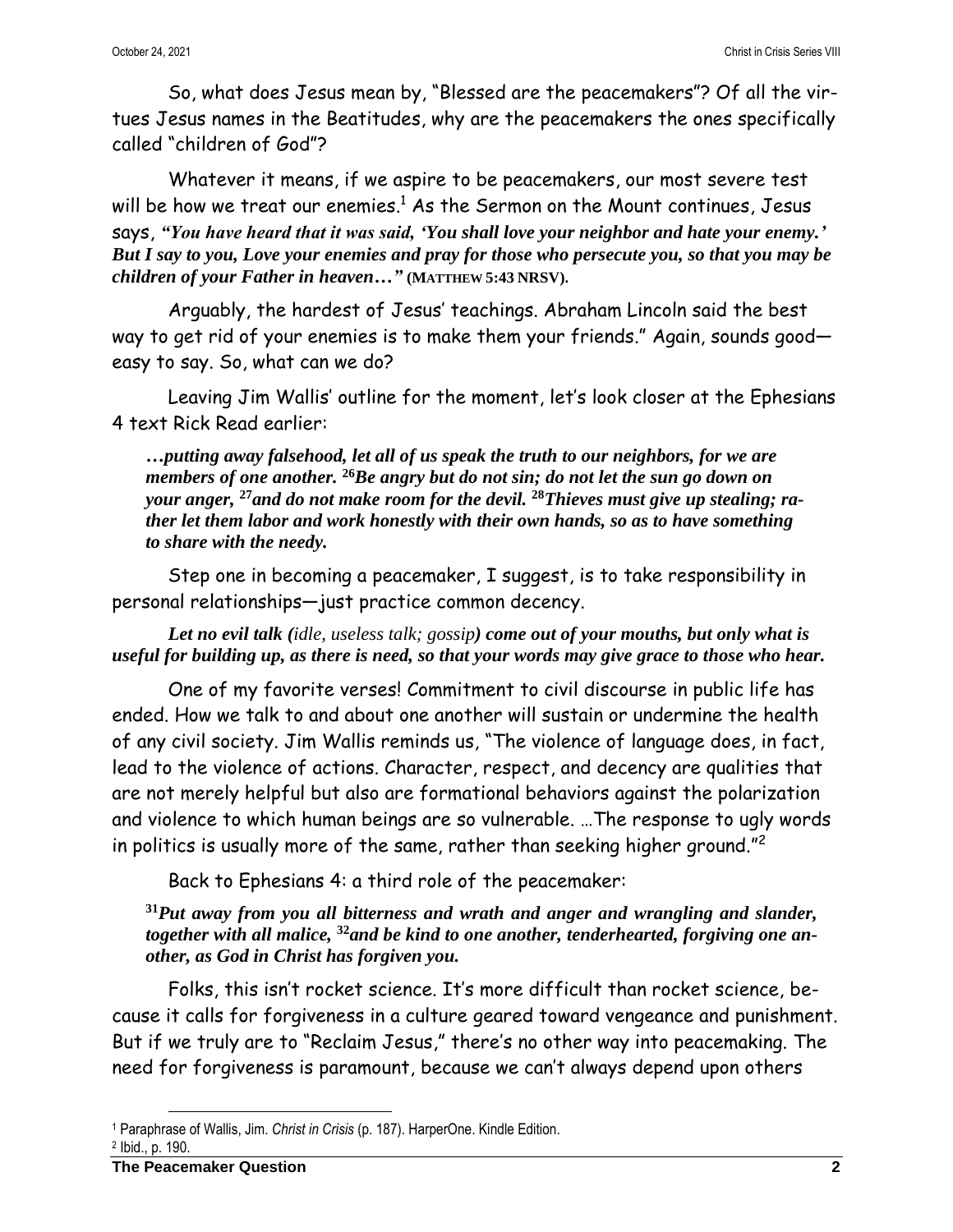share a desire to "Reclaim Jesus." Don't sink to their level.

And there's one verse left in this text. Did you notice I skipped over verse 30? The need for forgiveness is increased because to refuse to forgive "grieves the Holy Spirit."

Peacemaking is not a "quick fix;" it's a way of living. Truth is, there may not be a fix. Conflict is a given; therefore (And here I return to Wallis' ideas), there is great need for conflict resolution.

Conflict resolution is both an art and a science, not just a naïve… Nonviolent peacemakers are decisive, practical, and science-based, applying measured responses that consider every factor, stakeholder, and repercussion.<sup>3</sup>

Research by political scientist Erica Chenoweth shows that, in the 20th century, acts of nonviolent civil resistance were twice as successful in achieving political and socioeconomic objectives as acts of violent intervention.<sup>4</sup> Historian Theodore Roszak reminds us, "People try nonviolence for a week, and when it 'doesn't work' they go back to violence, which hasn't worked for centuries."<sup>5</sup> Theologian Stanley Hauerwas: "War is impatience." <sup>6</sup> The way of Jesus takes a more lengthy and deep approach than the quick solutions promised by attack, violence, and war.<sup>7</sup>

In my training and experience in conflict resolution, I conclude that Conflict can be resolved in almost every case if both parties truly want reconciliation.

You've heard my story about my two college roommates who got into a terrible argument that lasted for days—almost came to blows. Finally, the accusing party discovered his accusations were unfounded, and, to his credit, he apologized and extended his hand in reconciliation.

The offended party looked at the hand, sneered, and said, "Hell, I'd rather be mad!" Of course, he was joking, and the two resumed a close friendship. But not everyone who says, "Hell I'd rather be mad," is joking.

From Capitol Hill in Washington, D.C., to the dinner table in any American household, the question always will be valid: "Do you really want to resolve the differences between you, or do you just want to win the fight?"

And in too many cases, one or both parties "just want to win the fight." In such a case, if we are to "Reclaim Jesus" and be peacemakers, what do we do?

First, pray a prayer written by Reinhold Niebuhr when he was chaplain at the

<sup>3</sup> Ibid., p. 196.

<sup>4</sup> Andrew Klager, "Is Non-Violence Naive?" *Sojourners*, July 2018, https://sojo.net/magazine/july-2018/nonviolence-naive.

<sup>5</sup> Theodore Roszak, quoted in The Search for a Nonviolent Future: A Promise of Peace for Ourselves, Our Families, and Our World (Novato, CA: New World Library, 2010), 87.

<sup>6</sup> Francis Phillips, "Is the Concept of Just War Still Valid?," review of Stanley Hauerwas, *Hannah's Child: A Theologian's Memoir*, Catholic Herald, August 17, 2010, http://www.catholicherald.co.uk/commentandblogs/2010/08/17. <sup>7</sup> Wallis, Op. Cit., p. 196-197.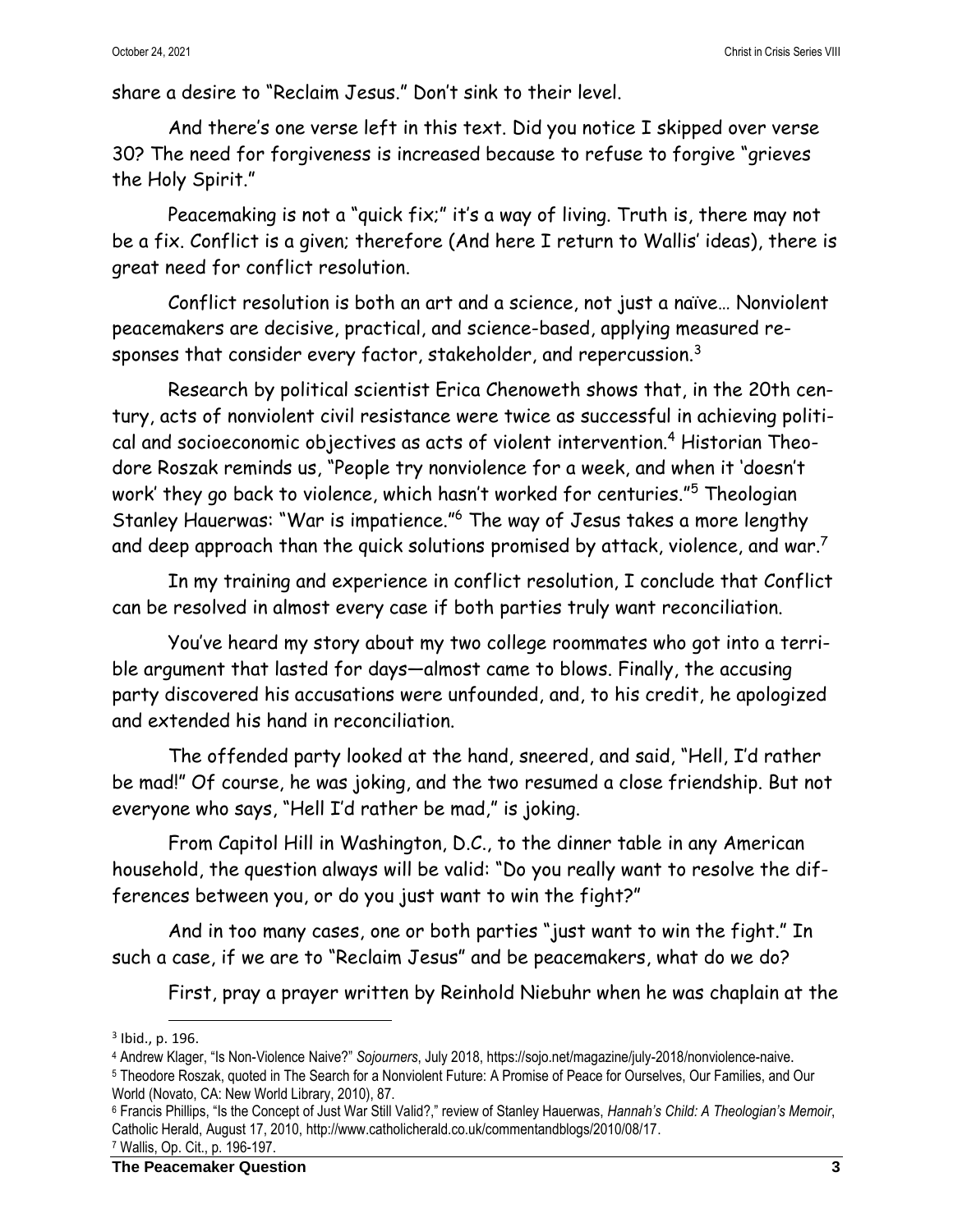United Nations: "God, grant me the serenity to accept the things I cannot change, the courage to change the things I can, and the wisdom to know the difference."

Second, we take responsibility for our own relationship to a given conflict choose to Reclaim Jesus and live in his way of peace. It's one of Jesus's most challenging teachings—one societies generally have not followed. It will not be easy. The untimely obituaries of peacemakers are many.

Among the earliest Christian opponents of the Vietnam war was a Jesuit Priest named Daniel Berrigan. He wrote:

We cry peace and cry peace, and there is no peace. There is no peace because there are no peacemakers. There are no makers of peace because the making of peace is at least as costly as the making of war—at least as exigent, at least as disruptive, at least as liable to bring disgrace and prison and death in its wake.<sup>8</sup>

The only promise associated with peacemaking is that they will be called "Children of God."

<sup>8</sup> Daniel Berrigan, No Bars to Manhood, quoted in Jim Wallis, Ibid., p. 197.